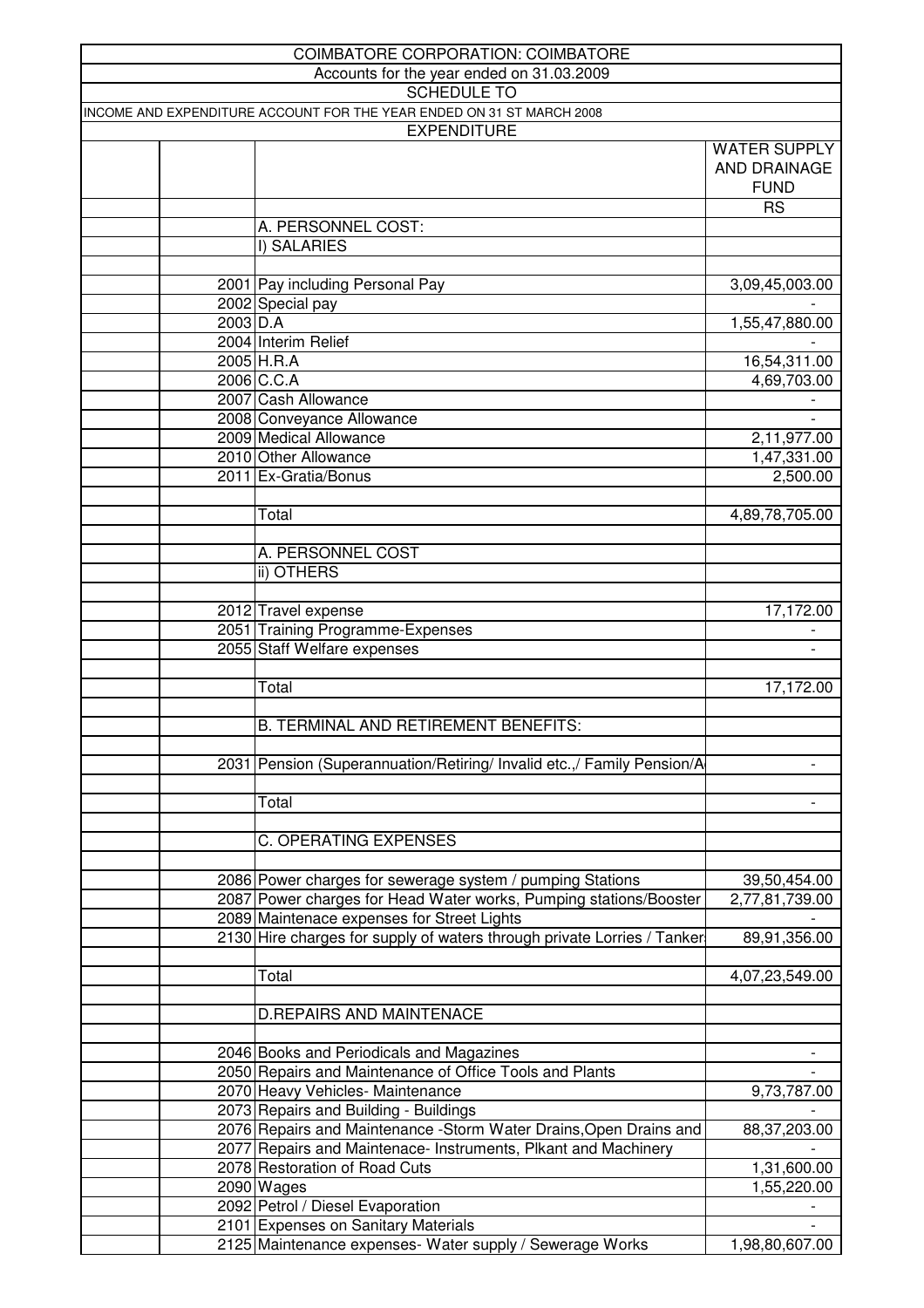| 2128 Royalty      |                                                                  |                 |
|-------------------|------------------------------------------------------------------|-----------------|
|                   | 2129 Maintenance Charges to TWAD Board/ Metr Wat Brd/ Water cest | 14,91,61,974.00 |
|                   |                                                                  |                 |
| Total             |                                                                  | 17,91,40,391.00 |
|                   |                                                                  |                 |
|                   | E.PROGRAMME EXPENSES                                             |                 |
|                   |                                                                  |                 |
|                   | 2052 Professional Charges                                        |                 |
|                   |                                                                  |                 |
| Total             |                                                                  |                 |
|                   |                                                                  |                 |
|                   | F. ADMINISTRATIVE EXPENSES                                       |                 |
|                   |                                                                  |                 |
|                   | 2015 Telephone Charges                                           | 81,078.00       |
|                   | 2016 Light Vehicles-Maintenance                                  | 1,622.00        |
|                   | 2018 Stationery And printing                                     | 19,245.00       |
|                   | 2019 Advertisement Charges                                       |                 |
|                   | 2020 Other Expenses                                              | 32,305.00       |
|                   | 2022 Provision for Doubtful Collection of Revenue Items          | 4,06,58,320.00  |
|                   | 2026 Computer Operational Expenses                               |                 |
| 2036 Audit Fees   |                                                                  | 3,27,014.00     |
|                   | 2047 Postage and Telegrams and fax Charges                       |                 |
|                   | 2053 Pension and Leave Salary Contribution                       |                 |
|                   |                                                                  |                 |
| Total             |                                                                  | 4,11,19,584.00  |
|                   |                                                                  |                 |
|                   | <b>G. FINANCE EXPENSES</b>                                       |                 |
|                   |                                                                  |                 |
|                   | 2028 Bank Charges                                                | 4,848.18        |
|                   | 2029 Interest on Loans /ways and Means Advance / Overdraft       | 41,68,615.00    |
|                   |                                                                  |                 |
| Total             |                                                                  | 41,73,463.18    |
|                   |                                                                  |                 |
|                   | H. DEPRECIATION                                                  |                 |
|                   |                                                                  |                 |
| 2038 Depreciation |                                                                  | 6,65,60,053.00  |
|                   |                                                                  |                 |
| Total             |                                                                  | 6,65,60,053.00  |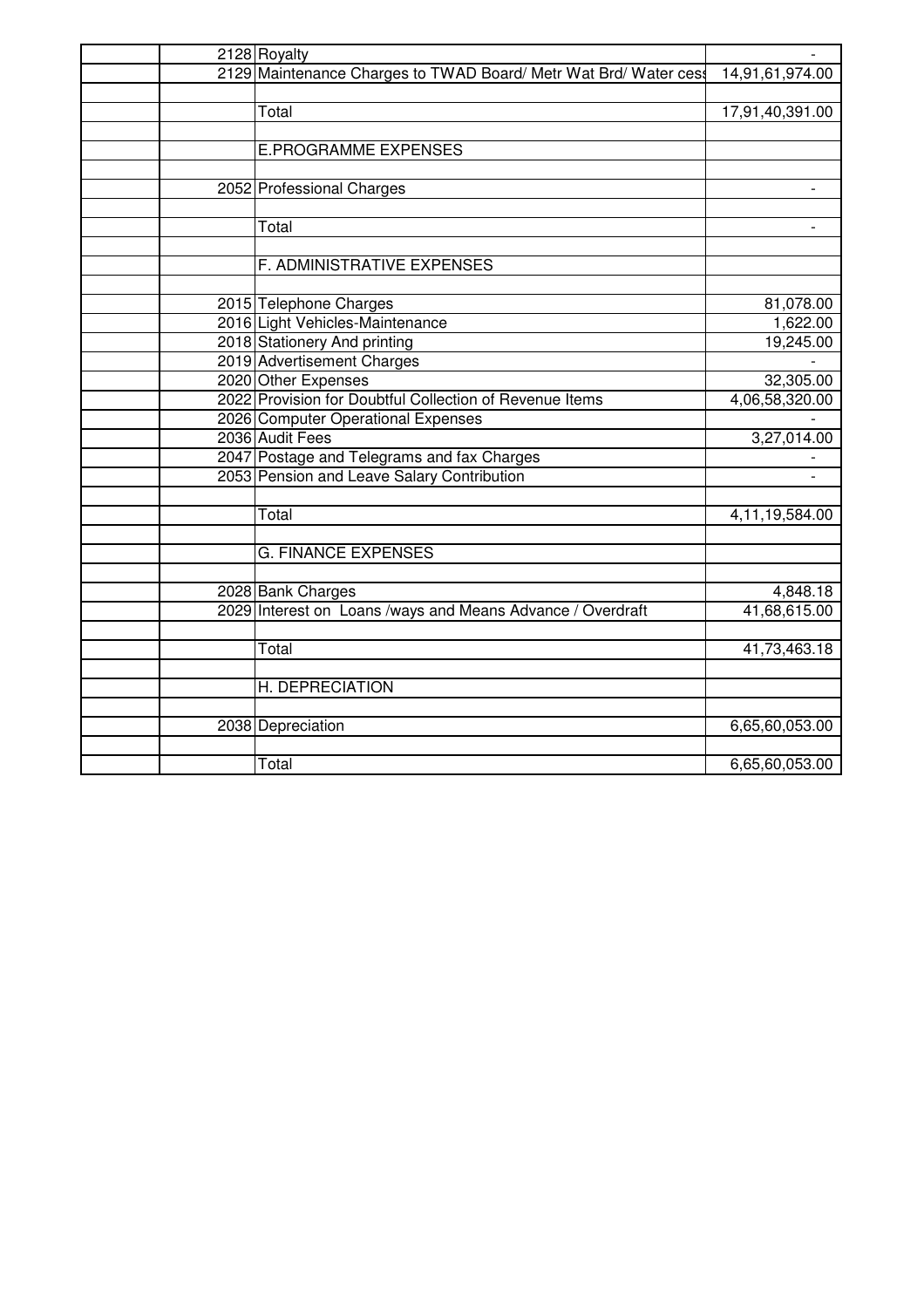| COIMBATORE CORPORATION: COIMBATORE        |               |                                                                       |                 |  |  |
|-------------------------------------------|---------------|-----------------------------------------------------------------------|-----------------|--|--|
| Accounts for the year ended on 31.03.2009 |               |                                                                       |                 |  |  |
| <b>SCHEDULE TO</b>                        |               |                                                                       |                 |  |  |
|                                           |               | INCOME AND EXPENDITURE ACCOUNT FOR THE YEAR ENDED ON 31 ST MARCH 2008 |                 |  |  |
|                                           | <b>INCOME</b> |                                                                       |                 |  |  |
|                                           |               |                                                                       |                 |  |  |
|                                           |               | A. PROPERTY TAX                                                       |                 |  |  |
|                                           |               |                                                                       |                 |  |  |
|                                           |               | 1002 Water supply and Drainage tax                                    | 28,39,94,593.60 |  |  |
|                                           |               | 1005 Excess Remittance-(Excess collection) Property tax and other rev |                 |  |  |
|                                           |               |                                                                       |                 |  |  |
|                                           |               | Total                                                                 | 28,39,94,593.60 |  |  |
|                                           |               |                                                                       |                 |  |  |
|                                           |               | <b>B. OTHER TAXES</b>                                                 |                 |  |  |
|                                           |               |                                                                       |                 |  |  |
|                                           |               | 1006 Profession Tax                                                   |                 |  |  |
|                                           |               |                                                                       |                 |  |  |
|                                           |               |                                                                       |                 |  |  |
|                                           |               | Total                                                                 |                 |  |  |
|                                           |               |                                                                       |                 |  |  |
|                                           |               | <b>C. ASSIGNED REVENUE</b>                                            |                 |  |  |
|                                           |               |                                                                       |                 |  |  |
|                                           |               | 1046 Duty on transfer of Property                                     |                 |  |  |
|                                           |               |                                                                       |                 |  |  |
|                                           |               | Total                                                                 |                 |  |  |
|                                           |               |                                                                       |                 |  |  |
|                                           |               | <b>D. DEVOLUTION FUND</b>                                             |                 |  |  |
|                                           |               |                                                                       |                 |  |  |
|                                           |               | 1053 Devolutuion Fund                                                 |                 |  |  |
|                                           |               |                                                                       |                 |  |  |
|                                           |               | Total                                                                 |                 |  |  |
|                                           |               |                                                                       |                 |  |  |
|                                           |               | E. SERVICE CHARGES AND FEES                                           |                 |  |  |
|                                           |               |                                                                       |                 |  |  |
|                                           |               | 1019 Building Licence Fees                                            | -               |  |  |
|                                           |               | 1042 Avenue Receipts                                                  |                 |  |  |
|                                           |               | 1044 Other fees                                                       | 20,574.00       |  |  |
|                                           |               | 1081 Initial Amount for New water supply and drainages connection     | 3,63,64,498.00  |  |  |
| 1081(1)                                   |               | Initial Amount for New water supply and drainages connection          |                 |  |  |
|                                           |               |                                                                       |                 |  |  |
| 1081(2)                                   |               | Initial Amount for New water supply and drainages connection          |                 |  |  |
| 1081(5)                                   |               | Initial Amount for New water supply and drainages connection          |                 |  |  |
|                                           |               | 1082 Water supply connection charges                                  | 1,11,20,656.00  |  |  |
| 1082(1)                                   |               | Water supply connection charges                                       |                 |  |  |
| 1082(2)                                   |               | Water supply connection charges                                       |                 |  |  |
|                                           |               | 1083 Metered/ tap water charges                                       | 14,43,74,798.00 |  |  |
|                                           |               | 1084 Charges for water supply through Lorries/ tankers                | 32,67,690.00    |  |  |
|                                           |               | 1085 Septic tank cleaning charges                                     | 49,032.00       |  |  |
|                                           |               | 1086 Sewerage connection charges                                      | 1,00,63,458.00  |  |  |
| 1086(1)                                   |               | Sewerage connection charges-Dep                                       |                 |  |  |
| 1086(UGD)                                 |               | Sewerage connection charges-UGD                                       |                 |  |  |
|                                           |               | 1087 Specific maintenance grant/ Contribution for Water supply and Dr |                 |  |  |
|                                           |               |                                                                       |                 |  |  |
|                                           |               | Total                                                                 | 20,52,60,706.00 |  |  |
|                                           |               |                                                                       |                 |  |  |
|                                           |               |                                                                       |                 |  |  |
|                                           |               | F. GRANTS AND CONTRIBUTION                                            |                 |  |  |
|                                           |               |                                                                       |                 |  |  |
|                                           |               | 1051 Grants for Natural Calamities                                    |                 |  |  |
|                                           |               |                                                                       |                 |  |  |
|                                           |               | <b>G. SALE AND HIRE CHARGES</b>                                       |                 |  |  |
|                                           |               |                                                                       |                 |  |  |
|                                           |               | 1057 Profit in Sale of Asstes                                         |                 |  |  |
|                                           |               |                                                                       |                 |  |  |
|                                           |               | Total                                                                 |                 |  |  |
|                                           |               |                                                                       |                 |  |  |